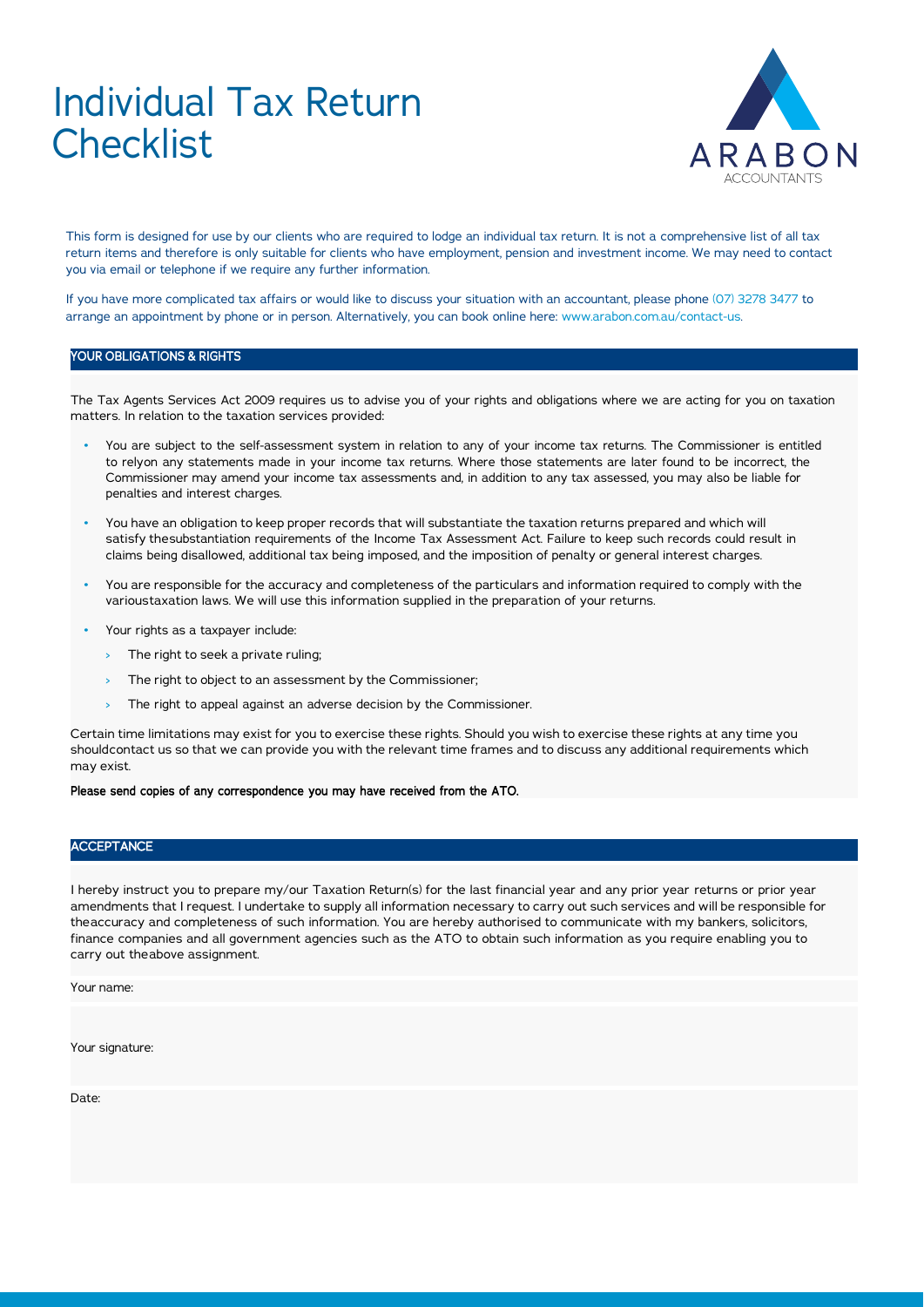| <b>FEES &amp; SERVICES</b>                                                                                                                                                                                                              |                    |
|-----------------------------------------------------------------------------------------------------------------------------------------------------------------------------------------------------------------------------------------|--------------------|
| Standard Individual tax returns & amendments from:                                                                                                                                                                                      | \$253              |
| Complex individual tax returns & amendments from:                                                                                                                                                                                       | \$506              |
| Concessional tax returns & amendments. Concessional tax returns are available to:<br>Children aged under 15 years<br>$\bullet$<br>Full-time students<br>$\bullet$<br>Australian or OLD Concession Card Holders<br>٠<br>DVA Card Holders | \$126.5            |
| <b>PAYG Variation</b>                                                                                                                                                                                                                   | \$66               |
| Rental properties                                                                                                                                                                                                                       | \$187 per property |
| Depreciation schedule with no Quantity Surveyor report provided                                                                                                                                                                         | \$330              |

## PAYMENT

An invoice will be issued on completion of work unless stated otherwise. You can view and pay your invoice by following the link in the email sent. If you wish to pay over the phone, please call us on 07 3278 3477.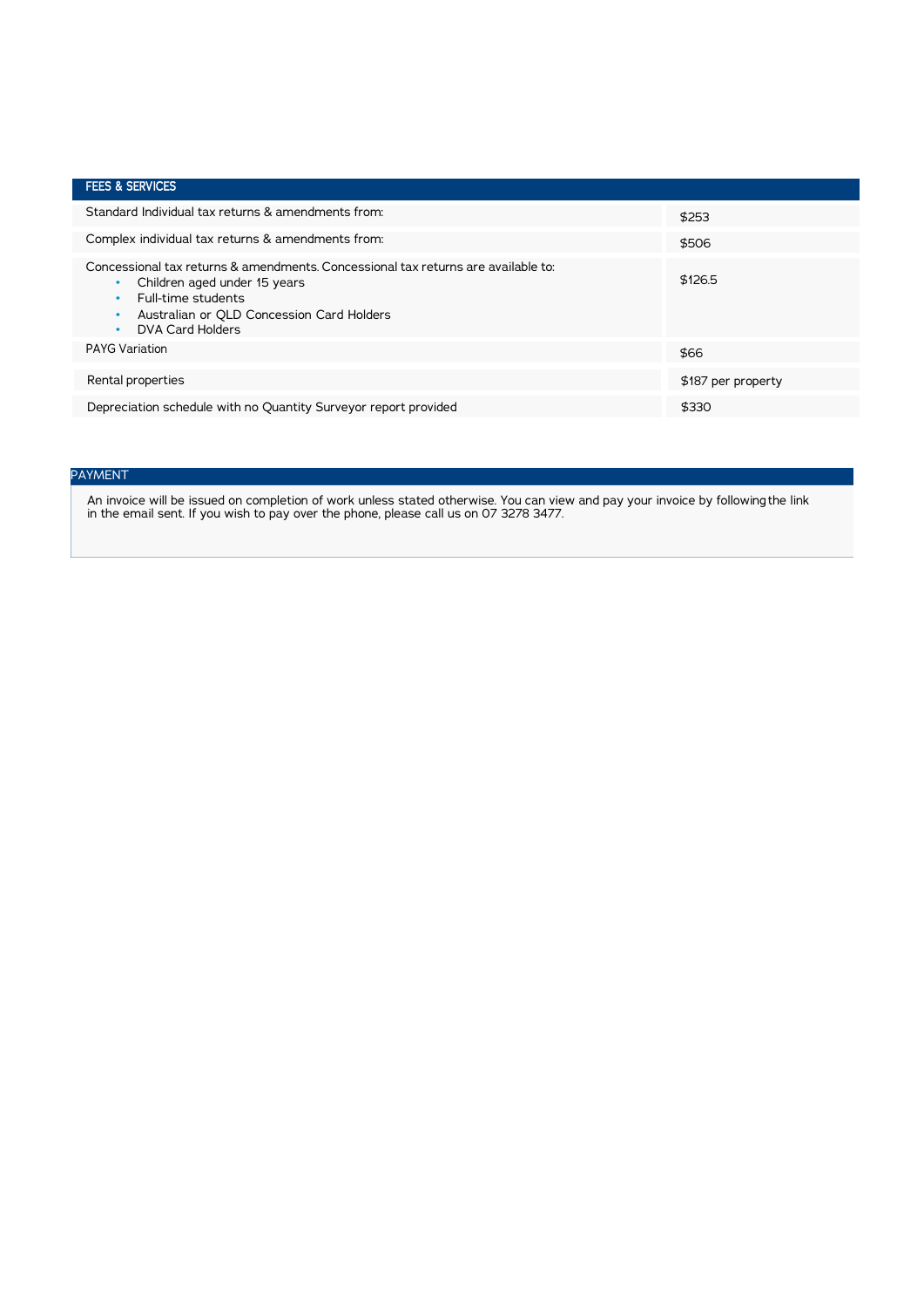### YOUR DETAILS

| Full legal name:                                                                                                                   |                  |                    |  |
|------------------------------------------------------------------------------------------------------------------------------------|------------------|--------------------|--|
| Preferred name:                                                                                                                    | Date of birth:   |                    |  |
| Please ring our office number to provide your tax file number over th ABN (if sole trader):<br>phone                               |                  |                    |  |
| Preferred phone:                                                                                                                   | Preferred email: |                    |  |
| Residential Address:                                                                                                               |                  | Postcode:          |  |
| Postal Address:                                                                                                                    |                  | Postcode:          |  |
| How did you hear about us?                                                                                                         |                  |                    |  |
|                                                                                                                                    | Account name:    |                    |  |
| The ATO no longer issues refunds in the form of cheques.<br>You will not receive your tax refund if bank details are not provided. |                  | <b>BSB</b> number: |  |
|                                                                                                                                    | Account number:  |                    |  |

## YOUR SPOUSE'S DETAILS

Spouse details are required to enable your return to lodge correctly for several elements. It is needed to calculate Medicare levy and surcharge and for offsets such as the seniors and pensioners tax offset, any spouse super contribution and for some other offsets such as zone. The details requested bythe ATO in the return are their taxable income, rental or investment losses, government pensions or allowances received by them, reportable fringe benefits and any reportable employer super contributions (Salary Sacrifice) together with any exempt income or tax-free government income.

Full legal name:

| $\Box$ No<br>Spouse for full year:<br>$\square$ Yes | Date of birth:                   |  |  |  |  |
|-----------------------------------------------------|----------------------------------|--|--|--|--|
| Taxable Income:                                     | Reportable Super Contributions:  |  |  |  |  |
| Reportable Fringe benefits:                         | Net rental or investment losses: |  |  |  |  |
| YOUR DEPENDENT'S DETAILS                            |                                  |  |  |  |  |
| Full legal name (Child/Student):                    | Date of birth:                   |  |  |  |  |
| Full legal name (Child/Student):                    | Date of birth:                   |  |  |  |  |
| Full legal name (Child/Student):                    | Date of birth:                   |  |  |  |  |
| Full legal name (Child/Student):                    | Date of birth:                   |  |  |  |  |
| Full legal name (Child/Student):                    | Date of birth:                   |  |  |  |  |

#### AUTHORITY TO DISCLOSE PRIVATE & CONFIDENTIAL INFORMATION

Arabon Accountants treats as confidential and maintains the confidentiality of all information and records that you provide or disclose tous, and those produced in the course of completing an engagement.

This authority enables us to disclose confidential information to your nominated contacts for this engagement. This consent is only required where you require us to share confidential information, including personal information, with other parties in relation to this engagement. This authority to disclose will remain in place unless you revoke it. This includes partners and spouses and adult children sharing of information.

Where this engagement relates to your personal information, the Privacy Act 1988 requires us to seek your permission to disclose anypersonal information held by us to a third party, including a spouse or relative. As such, to allow for example family members to accessyour information or act as a primary contact for a family group, your authority to disclose this information is required.

| Nominated contact name: | Relationship/role: |
|-------------------------|--------------------|
| Nominated contact name: | Relationship/role: |
| Nominated contact name: | Relationship/role: |
| Nominated contact name: | Relationship/role: |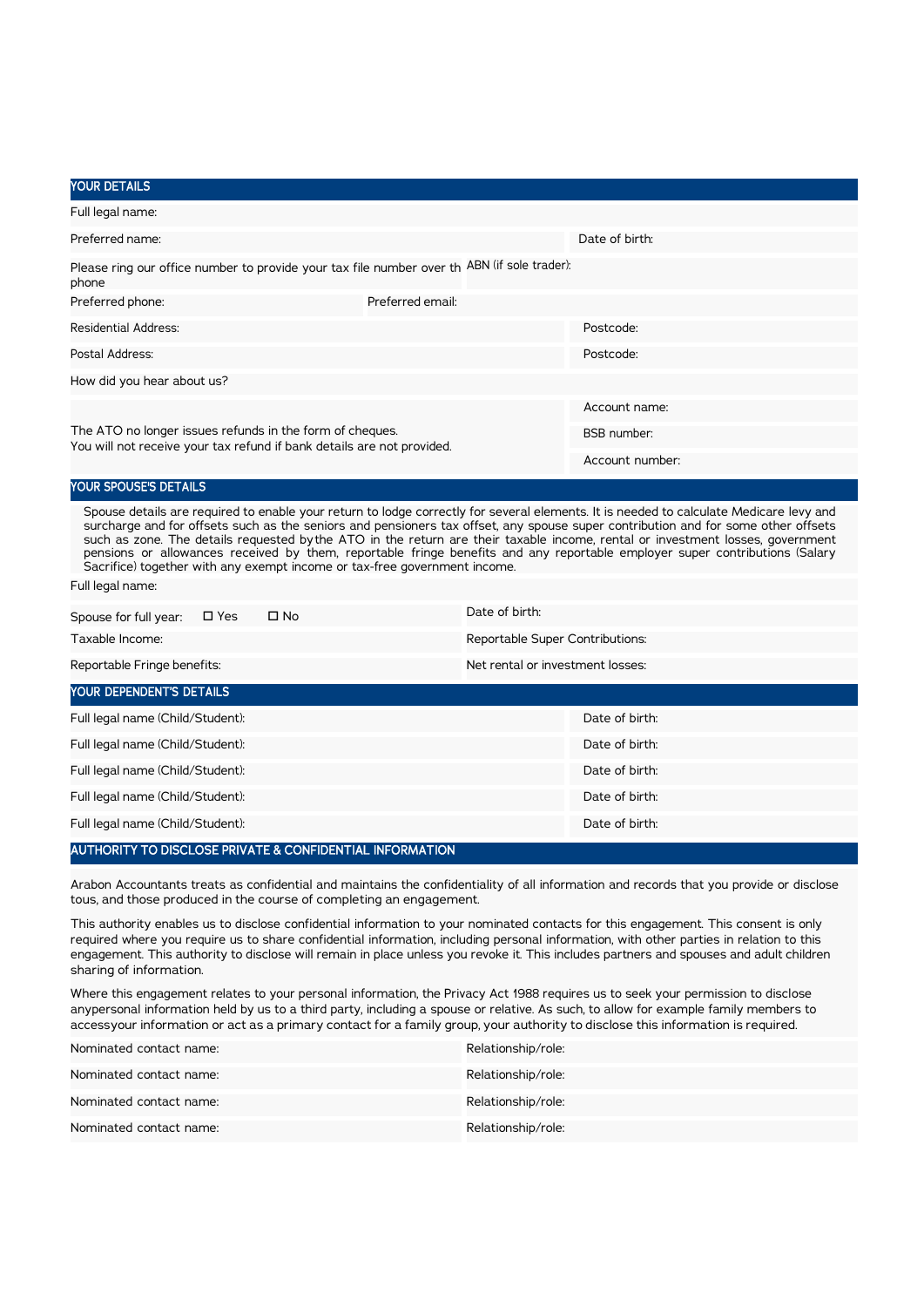## INCOME

With the introduction of the Single Touch Payroll system, we can access the ATO online for your income statements. Please send us details of the following:

PAYG Payment Summaries for employment not covered by Single Touch Payroll received from:

- Employers (Salary, Personal Services, Foreign Employment & Employment Termination Payments)
- Superannuation Funds (Lump Sums and Income Streams)
- Centrelink (Age Pensions, Youth Allowance, AUS Study, Newstart etc)
- Post-tax salary sacrifice contributions into superannuation not shown covered by Single TouchPayroll (e.g. Department of Education EBA)
- Allowances not shown on PAYG Summaries
- Interest from any bank account, building society, credit union account etc
- Dividend Statements including DRP reinvestment
- Employee share schemes documentation & guides
- Trust / Managed Funds Annual Tax Statements usually received by September
- Foreign source income details including pensions, investments and rental properties
- If you owned a rental property, please complete the Rental Property supplementary section for each property.

If you sold any assets such as shares and real estate, you may be liable for Capital Gains Tax. Please attach a summary of each asset, thepurchase details including date and cost and the sale details including date and cost. Please also include details of any incidental expenses such as legal fees.

If you have any negatively geared investments, such as a rental property, you may be able to request your employer to withhold less tax by lodging a PAYG Variation with the ATO. This can often be a significant improvement in your weekly cash flow. Would you like us to contact you about lodging a PAYG variation for \$220 including GST?  $\Box$  Yes  $\Box$  No

## TAX OFFSETS

#### If you answer yes to any of the following questions, please include details in the 'notes' section below:

- Did you make super contributions on behalf of your spouse who is on a low income or not working?
- Did you work in a remote or isolated area of Australia, not including an offshore oil or gas rig?
- Did you pay for expenses relating to disability aids, attendant care or aged care?
- Did you maintain an invalid or invalid carer aged 16 years or older?
- Did you perform work or services in the Joint Petroleum Development Area (JPDA) of the Timor Sea?
- Are you the principal beneficiary of a Special disability trust entitled to an offset tax paid by the trustee?
- Did you receive exploration credits?
- Are you involved in the Early Stage Investor credits?

Notes: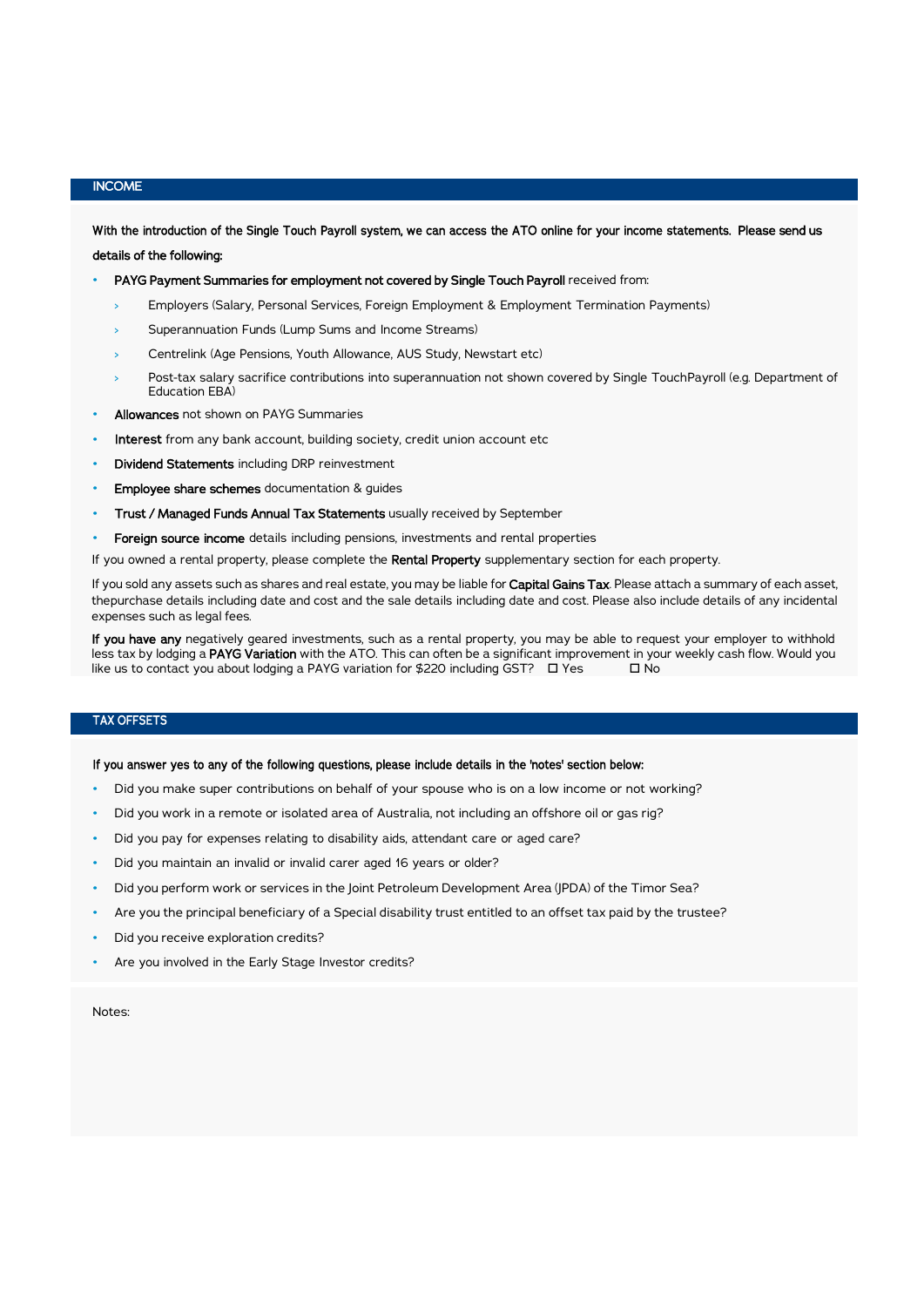| <b>EXPENSES / DEDUCTIONS</b>                                       |                                                                                                                                                                                                                                                                                                       |                      |                                    |                        |                 |              |
|--------------------------------------------------------------------|-------------------------------------------------------------------------------------------------------------------------------------------------------------------------------------------------------------------------------------------------------------------------------------------------------|----------------------|------------------------------------|------------------------|-----------------|--------------|
| <b>WORK RELATED CAR EXPENSES</b>                                   | If you use your own car for work purposes, you can claim a deduction using the cents per kilometre method or logbook method.                                                                                                                                                                          |                      |                                    |                        |                 |              |
| Do you have a valid logbook*?                                      |                                                                                                                                                                                                                                                                                                       | $\square$ Yes        | □ No                               |                        |                 |              |
| Did you sell/trade-in your car during the year?                    | $\square$ Yes                                                                                                                                                                                                                                                                                         | □ No                 |                                    |                        |                 |              |
| Total km travelled:                                                |                                                                                                                                                                                                                                                                                                       |                      | Work specific km travelled:        |                        |                 |              |
| Make and Model:                                                    | Registration #:                                                                                                                                                                                                                                                                                       | Purchase Date:       |                                    | <b>Purchase Price:</b> |                 |              |
| Registration:                                                      | Insurance:                                                                                                                                                                                                                                                                                            | Repairs:             |                                    | Services:              |                 |              |
| Petrol:                                                            | Other:                                                                                                                                                                                                                                                                                                | Loan repayments:     |                                    |                        | Lease payments: |              |
| *Your logbook must cover at least 12 continuous weeks.             | Your logbook is valid for 5 years unless it is no longer representative due to your change in circumstances.                                                                                                                                                                                          |                      |                                    |                        |                 |              |
| <b>WORK RELATED TRAVEL</b>                                         | If you undertook any work-related travel for six nights or more, you are required to provide a travel diary or itinerary.                                                                                                                                                                             |                      |                                    |                        |                 |              |
| Parking:                                                           | Tolls:                                                                                                                                                                                                                                                                                                | Taxis/Rideshare:     |                                    | Public Transport:      |                 |              |
| Flights:                                                           | Accommodation:                                                                                                                                                                                                                                                                                        | Meals:               |                                    | Incidentals:           |                 |              |
| Please provide a summary of the purpose for your trip:             |                                                                                                                                                                                                                                                                                                       |                      |                                    |                        |                 |              |
| <b>OTHER WORK-RELATED EXPENSES</b>                                 |                                                                                                                                                                                                                                                                                                       |                      |                                    |                        |                 |              |
| Memberships:                                                       | Union Fees:                                                                                                                                                                                                                                                                                           | Registrations:       |                                    | CPD:                   |                 |              |
| Tools (<\$300) *:                                                  | Reference materials:                                                                                                                                                                                                                                                                                  | Subscriptions:       |                                    | Software:              |                 |              |
| Stationery:                                                        | Computer parts:                                                                                                                                                                                                                                                                                       | Printing:            |                                    | Other:                 |                 |              |
| Phone:                                                             | What % of your phoneuse<br>is work related:                                                                                                                                                                                                                                                           |                      |                                    |                        |                 |              |
| How many hours are you <b>required</b> to work from home per week: |                                                                                                                                                                                                                                                                                                       |                      |                                    |                        | How many weeks: |              |
| Sun protection:                                                    | Uniforms:                                                                                                                                                                                                                                                                                             |                      | Protective clothes/boots:          | Laundry*:              |                 |              |
|                                                                    | *Tools: Please provide receipts for any tools over \$300 as we are required to depreciate these over their useful life.<br>*Laundry: You may use a reasonable basis of \$1 per load if the load is made up only of work-related clothing or 50 cents per load if you include other items in the load. |                      |                                    |                        |                 |              |
| <b>SELF EDUCATION</b>                                              |                                                                                                                                                                                                                                                                                                       |                      |                                    |                        |                 |              |
| Course name:                                                       | Institution:                                                                                                                                                                                                                                                                                          | excluding HELP debt: | Fees not reimbursed and            | Books:                 |                 |              |
|                                                                    | Please contact us if you were required to travel between work, home and your place of study.                                                                                                                                                                                                          |                      |                                    |                        |                 |              |
| Internet:                                                          | Electricity:                                                                                                                                                                                                                                                                                          | Stationery:          |                                    | Other:                 |                 |              |
| <b>OTHER DEDUCTIONS</b>                                            |                                                                                                                                                                                                                                                                                                       |                      |                                    |                        |                 |              |
| Interest on investment loans:                                      |                                                                                                                                                                                                                                                                                                       | Tax agents' fees:    |                                    |                        |                 |              |
| <b>Income Protection Premiums:</b>                                 |                                                                                                                                                                                                                                                                                                       |                      | Donations (charity & amount) *:    |                        |                 |              |
|                                                                    | *Note for Donations: excludes raffles and the recipient must be a registered Deductible Gift Recipient (list on ATO website)                                                                                                                                                                          |                      |                                    |                        |                 |              |
| PERSONAL DEDUCTIBLE SUPERANNUATION CONTRIBUTIONS                   |                                                                                                                                                                                                                                                                                                       |                      |                                    |                        |                 |              |
|                                                                    | If you wish to claim a personal, deductible super contribution we need to receive confirmation from your fund.                                                                                                                                                                                        |                      |                                    |                        |                 |              |
| Fund Name:                                                         | Fund ABN:                                                                                                                                                                                                                                                                                             | Member Number:       |                                    | Amount Paid:           |                 |              |
| Intent to Claim lodged □ Yes                                       | □ No                                                                                                                                                                                                                                                                                                  |                      | Acknowledgement from fund received |                        | $\square$ Yes   | $\square$ No |
| MEDICARE EXEMPTION / PRIVATE HEALTH INSURANCE                      |                                                                                                                                                                                                                                                                                                       |                      |                                    |                        |                 |              |
|                                                                    |                                                                                                                                                                                                                                                                                                       |                      |                                    |                        |                 |              |

Please provide your private health insurance statement and / or Medicare levy exemption certificate if you have one.